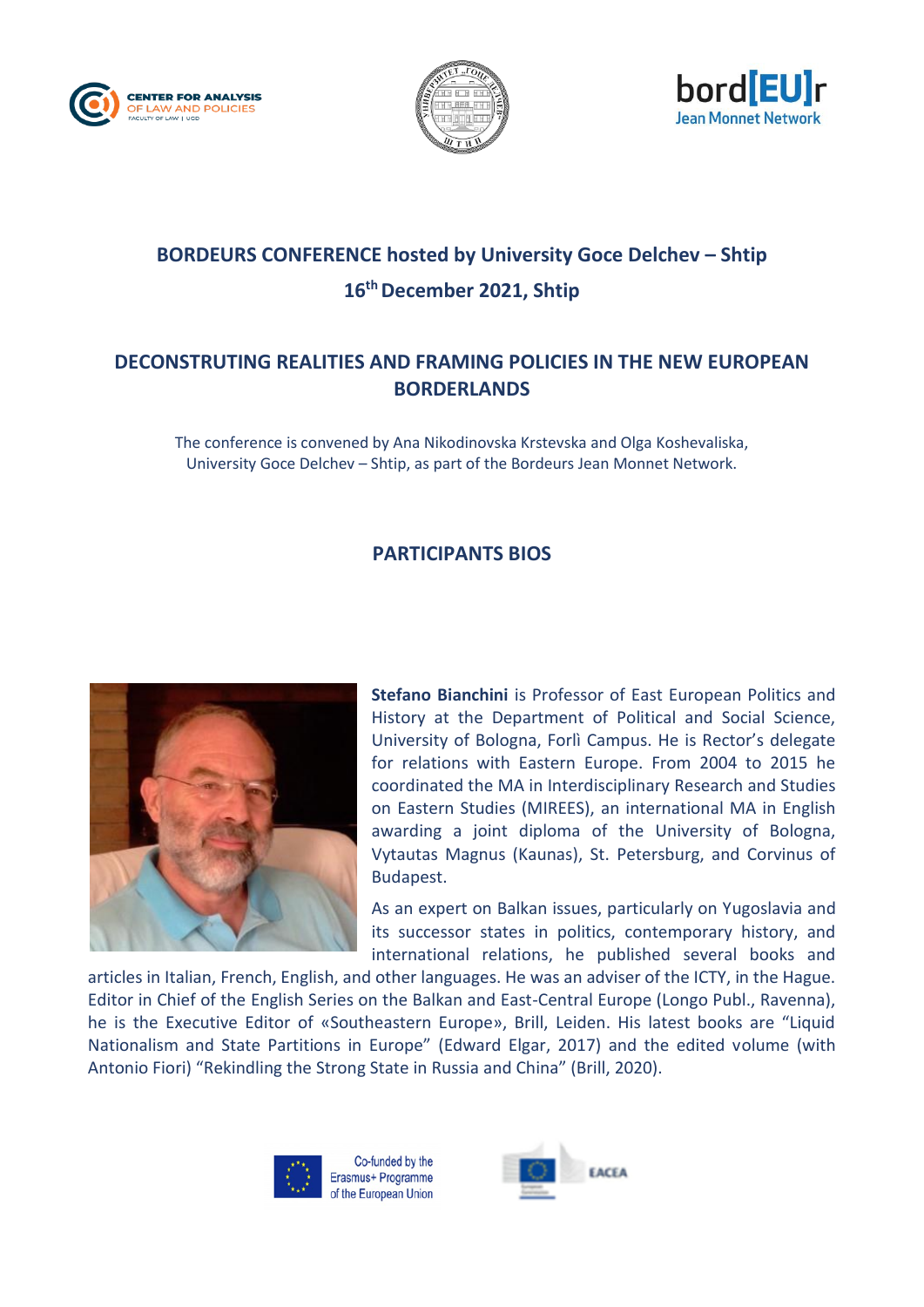







**Silvia Cittadini** is a research fellow at the Department of Political and Social Sciences of the University of Bologna. She obtained a PhD in Politics, Human Rights and Sustainability at the Sant'Anna School of Advanced Studies of Pisa in 2019 and she has been a post-doctoral research fellow at the Romani Studies Program of the Central European University in Budapest and a research fellow at the European Centre for Minority Issues of Flensburg, Germany. She is an Alumna of the European Regional Master in Democracy and Human Rights in South-East Europe (ERMA) – Universities of Sarajevo and Bologna. Her research interests lie around the socio-economic rights and inclusion of minorities, cultural diversity and postcolonial studies, European social policies and qualitative

research methods. She has conducted research in the Western Balkans region, and she has focused on the structural discrimination of Romani minorities. She is the author of *Social Justice and Adequate Housing: Rights, Roma Inclusion and the Feeling of Home*, to be published by Routledge in 2021.



**Marco Zoppi** works as Research Fellow at the University of Bologna, Department of Political and Social Sciences. His fields of expertise incorporate the study and analysis of migration flows within the European continent as well as their sociopolitical implications. Such flows include both internal migration within the EU and non-EU countries in the region, and inflows of asylum seekers and economic migrants from third countries across the so-called Balkan Route and the Central Mediterranean. Zoppi has been the coordinator of the MIGRATUP project, which examined the internal, regional and external migratory flows in the Adriatic-Ionian and Danubian macro-regions. The project was funded by ESPON and ran in the

period 2017-2018. Since the end of 2020, he is participating in BordEUr and in the ADRION-funded project "ReInSer" (Refugees' Economic Integration through Social Entrepreneurship) as a researcher. Among his latest publications are "How Many Europes? Fragmentation in the European Space since the Great Recession"(*International Spectator*) and "The 'three absences' of black Africans in European migration debates" (*Mediterranean Politics*, awarded with the 2019 Richard Gillespie Mediterranean Prize).



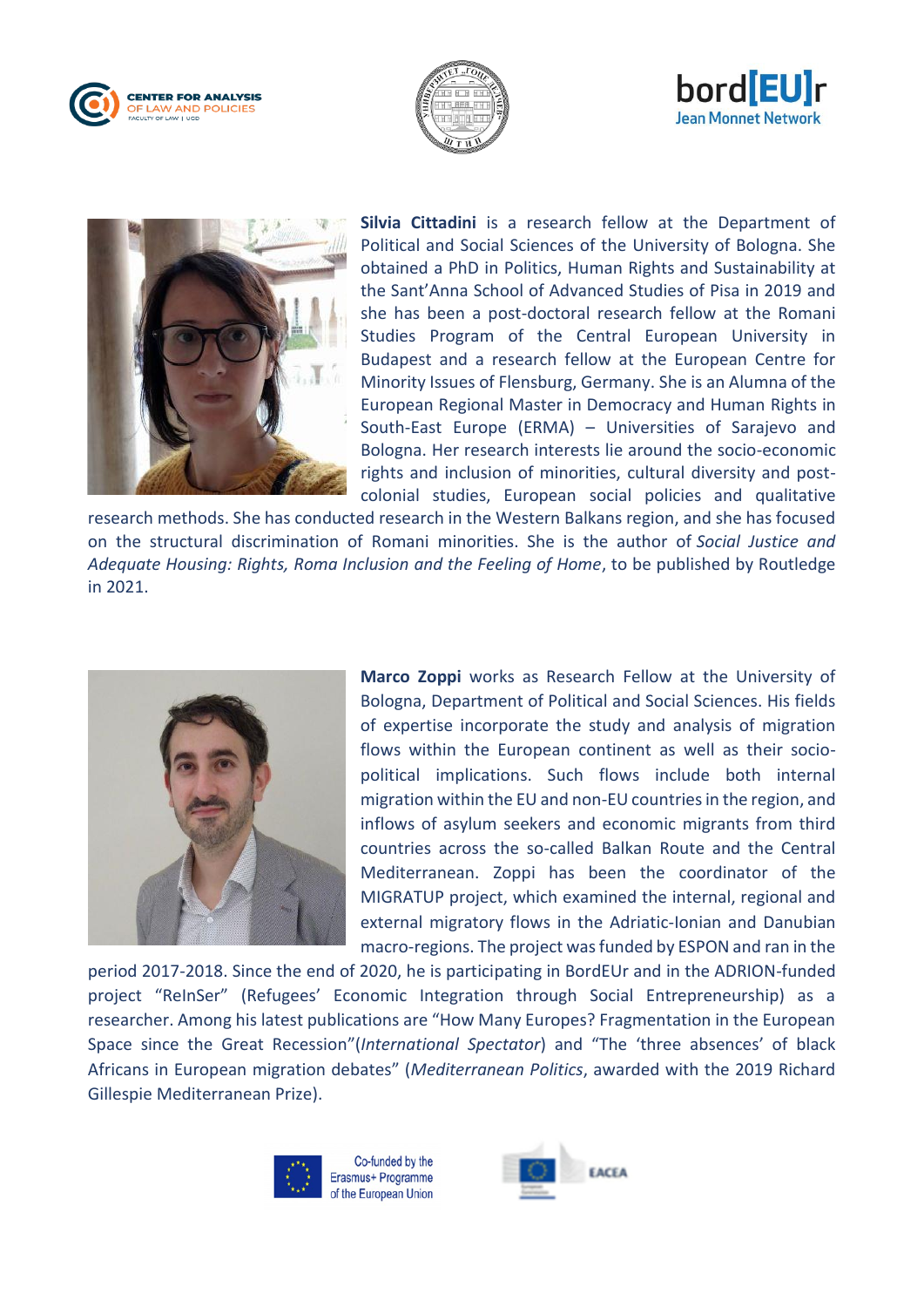







**Michela Ceccorulli** is Senior Assistant Professor of International Relations at the University of Bologna. She is also Adjunct Professor at the Dickinson Center for European Studies (Dickinson College) in Bologna and Associate Fellow at the Forum on the Problems of Peace and War in Florence. She has been involved in many European projects, last of which was a Horizon 2020 Project – GLOBUS-Reconsidering European Contribution to Global Justice. Her research interests lie around migration, security and the political dynamics of globalization.

Among her publications, with S. Lucarelli and E. Fassi (eds), 'The EU Migration System of Governance. Justice on the

Move', Palgrave, 2021; 'Framing irregular immigration in security terms: the Libya case', Firenze University Press, 2014; with N. Labanca (eds), 'The EU, migration and the politics of administrative detention', Routledge, 2014. She has widely published on security governance and the politics of migration in many academic publications and journals, among which European Security, Contemporary Security, Mediterranean Politics, West European Politics, The International Spectator and the Journal of Modern Italian Studies, among others.



**Başak Zeynep Alpan** is an Associate Professor and a Lecturer in European Politics and Political Sociology at the Centre for European Studies and the Department of Political Science and Public Administration at the Middle East Technical University, Ankara, Turkey. She holds a Ph.D. from the University of Birmingham, Birmingham, UK with her research on the Turkish discourses on 'Europe' in the post-1999 period. She conducts research and extensively writes on the European integration, discourse theory, poststructuralism, Turkish-EU Relations and football and identity. Some recent articles by Alpan are, 'The Impact of Populism on Turkey-EU Relations' which appeared in *International Spectator* (2019) and 'Perceptions of Brexit

within Turkish Political Debates' (together with Ö. Şenyuva) which appeared in the edited book by Routledge, 'Changing Perceptions of the EU at times of Brexit: Global Perspectives' co- edited by N. Chaban, A. Niemann and J. Speyer (2019). Alpan worked in many EU-funded projects as a



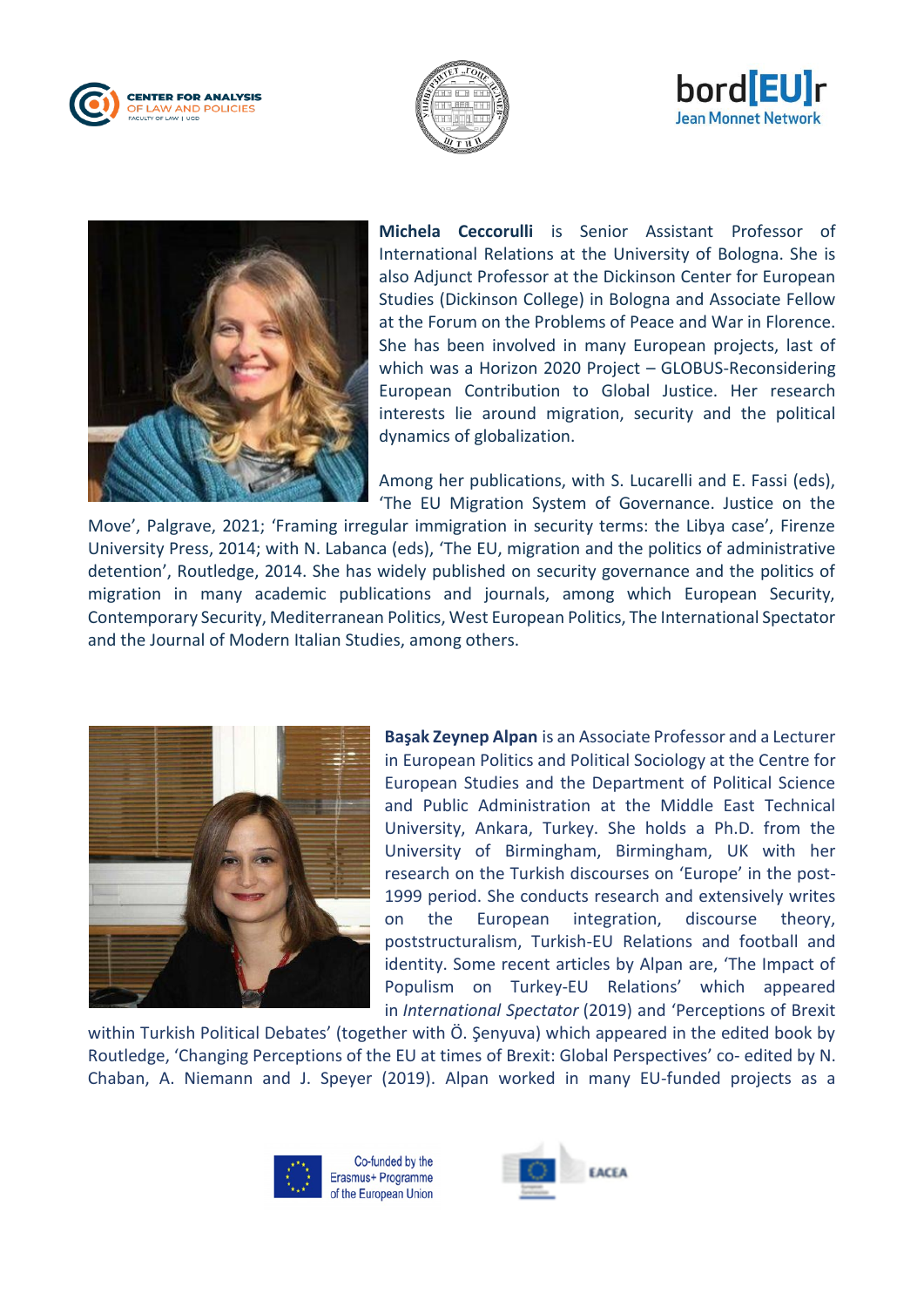





researcher, including FREE (Football Research in an Enlarged Europe), which aims at contributing to a better understanding of football as a highly relevant social and cultural phenomenon in contemporary Europe and FEUTURE (the Future of Turkey-EU Relations) aiming at mapping dynamics and testing alternative scenarios regarding the future of Turkish EU integration. She is currently the Coordinator of the LEAP ('Linking to Europe at the Periphery') Network, funded by the Jean Monnet Networks Programme under Erasmus Plus. Başak Zeynep Alpan is also currently the Executive Board Member of the Centre for European Studies of the Middle East Technical University.



**Ana Nikodinovska Krstevska**, associate professor in EU Law and EU Foreign Policy and Head of Department of International Relations and EU Law at the Faculty of Law, University Goce Delcev – Stip. Nikodinovska Krstevska has finished BA and MA studies in Italy (Orientale – Napoli and Alma Mater – Bologna), and she has attained her PhD in Studies for European integrations at the University Ss. Cyril and Methodius in Skopje. She is a coordinator for the University Goce Delcev – Stip in two Jean Monnet projects, Migration and Asylum Policies Systems – MAPS and New European Borders – BORDEURS. She is also the coordinator of the activities for the Goce Delcev University in the Module Jean Monnet EU – Western Balkans: Cooperation on Justice

and Home Affairs. Her current research is focused on European asylum and migration policies vis-àvis national approaches of Western Balkan states, with a specific accent to cooperation in migration, prevention, and combat of illegal migration, outsourcing, and externalization of European security towards third countries.



**Olga Koshevaliska** is an associate professor in Criminal Law, Criminal Procedure, Juvenile Criminal Law and International Criminal Law at the Faculty of Law, University Goce Delcev – Stip (UGD). Currently, she is the Dean at the Faculty of Law, UGD. Koshevaliska has finished her Bachelor, LL.M and PhD Studies at the Faculty of Law "Iustiniaus Primus", St. Cyril and Methodius University in Skopje. The title of her PhD thesis is Privacy vs. Security when exchanging personal data in criminal matters in EU. She has attended many study visits and trainings home and abroad and she participates in different national and international research projects. Currently, she is working on the



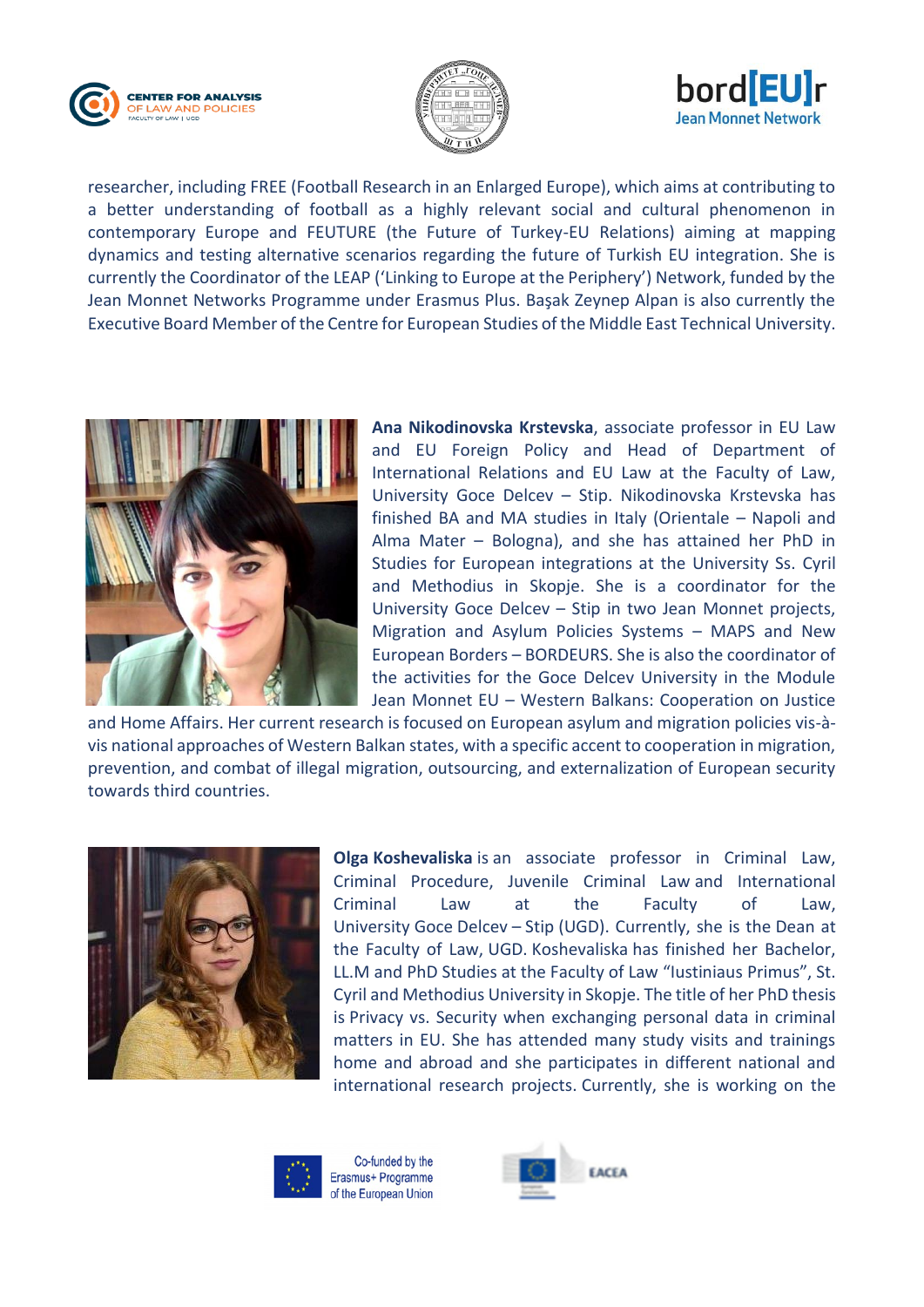





following projects: HUMARCYSPASE (Protecting HUman SEcurity with non-state-actors in the MARitime and CYber SPAce) and Jean Monnet project – Migration and Asylum Policies System (MAPS). She also participates in the activities of the Jean Monnet Module EU – Western Balkans: Cooperation on Justice and Home Affairs. In addition, Koshevaliska works as national expert in projects regarding Juvenile Justice. Her interest is in the criminal law area, international criminal law and juvenile justice.



**András Szalai** is a research fellow at the Democracy Institute (DI). In parallel, he is also an assistant professor at the Department of International Relations and European Studies of Eötvös Loránd University (ELTE).

His current research at the DI deals with rightwing populism's narrative construction of security threats, the symbolic use of borders in mitigating ontological insecurities, and the securitization of migration as a societal control mechanism. His general research interests include securitization theory, constructivist theories of European foreign policy, and epistemic power in security expertise.

Szalai's work has appeared in outlets such as *International Relations*, *Millennium*, and the *European Review of International Studies*.



**Plamen Ralchev**, Associate Professor and Head of Department of International Relations at the University of National and World Economy in Sofia; Senior Research Associate, Institute for Regional and International Studies, Sofia (2000-2007); Visiting Fellow, Center for Strategic and International Studies, Washington D.C. (2003); Chevening Scholar, Department of Sociology, University of Bristol, UK (2004-2005).

His research interests focus on foreign policy, European politics and security, identity politics, public diplomacy, and strategic communications. He is an author of books on international communications of the EU, external relations of the EU, and

British foreign policy. He has published on problems of East European transition politics, democratization, democracy audit, and minority politics, EU, and NATO enlargement. His research, advisory and public activities in recent years concentrate on domestic and foreign policy developments of Turkey.



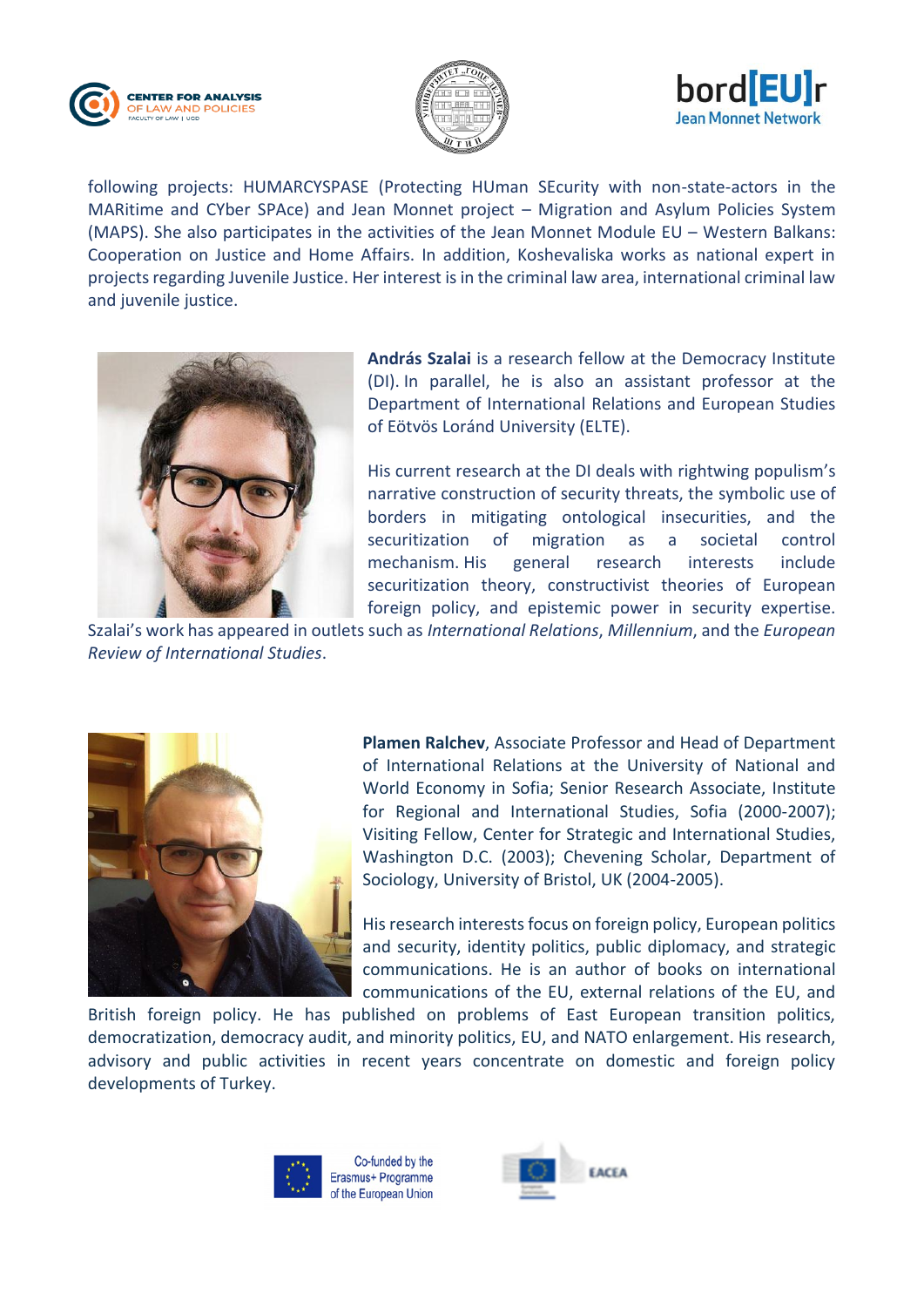







**Dr. Owen Parker** is a Senior Lecturer in the Department of Politics and International Relations at the University of Sheffield and a Research Fellow in the Sheffield Political Economy Research Institute (SPERI). Owen's research and teaching are focused on the politics and political economy of the European Union.

Recent research consists of three related strands: the political economy of EU citizenship and migration within and into the EU; the political economy of the contemporary EU, with a focus on the Eurozone crisis, economic governance, and comparative political economy; and Brexit.



**Ricard Zapata Barrero** is Full Professor in the [Department of](http://www.upf.edu/dcpis/en/)  [Political and Social Sciences,](http://www.upf.edu/dcpis/en/) Universitat Pompeu Fabra (UPF-Barcelona). His main lines of research deal with contemporary issues of liberal democracy in contexts of diversity, especially the relationship between democracy, citizenship, and immigration. He conducts theoretical and empirical research on migration and in the Mediterranean area. He is the Director of [GRITIM-](http://www.upf.edu/gritim/)[UPF](http://www.upf.edu/gritim/) (Interdisciplinary Research Group on Immigration), and of the [Master's Program in Migration Studies at UPF](https://www.upf.edu/immigrationmanagement/en/). He is a member of the Board of Directors of the largest research network on Immigration in Europe [IMISCOE](http://www.imiscoe.org/) and Chair the External Affairs

Committee. Current Coordinator of EuroMedMig (Euro-Mediterranean Research Network on Migration) and [EUMedMi](https://www.upf.edu/web/gritim/news/-/asset_publisher/GcIdyAQFCyDE/content/id/228415971/maximized#.XbB5a-gzbct) Jean Monnet Network "Mapping European Mediterranean Migration Studies". Additionally, he is a member of editorial boards of several academic journals and an occasional contributor to media and policy debates.